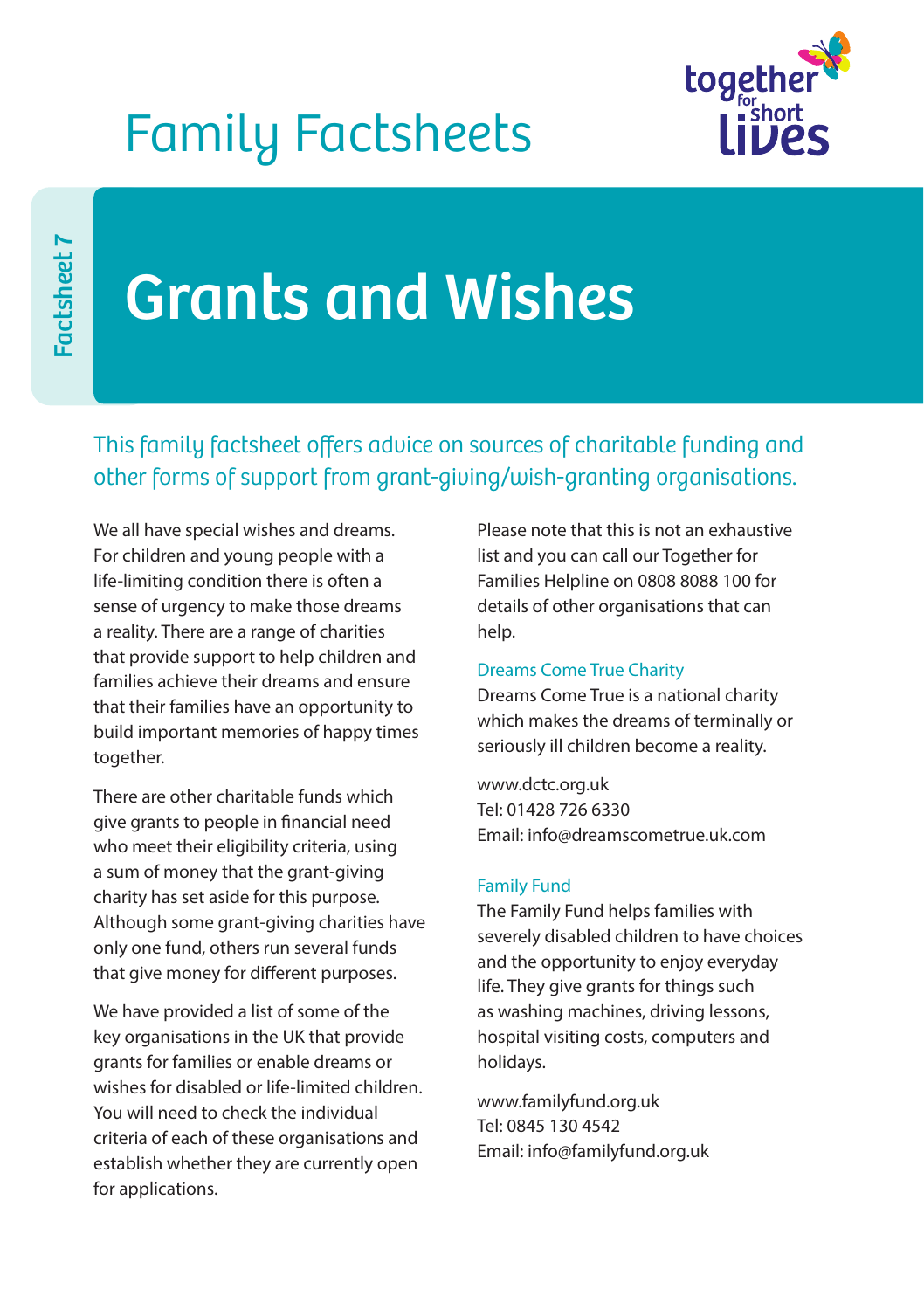#### Family Holiday Association

The Family Holiday Association provides grants towards a one week holiday of the family's choice. Referral needed from a health visitor or social worker.

www.fhaonline.org.uk Tel: 020 3117 0650 Email: info@fhaonline.org.uk

#### Make-A-Wish Foundation UK

Make-A-Wish grants magical wishes to children and young people aged 3-17 who are fighting life-threatening illnesses.

www.make-a-wish.org.uk Tel: 01276 405060 Email: info@makeawish.org.uk

## The Muscle Help Foundation: Muscle Dreams

The Muscle Help Foundation's specialised team deliver amazing and once in a lifetime experiences for children and young people with Muscular Dystrophy.

www.musclehelp.com Tel: 01763 274658 Email: info@musclehelp.com

#### Rays of Sunshine

Rays of Sunshine brightens the lives of seriously ill young people and their families by granting wishes and providing ongoing support within hospitals. www.raysofsunshine.org.uk Tel: 0208 782 1171 Email: info@raysofsunshine.org.uk

## REACT (Rapid Effective Assistance for Children with Potentially Terminal Illness)

A charity working to improve the quality of life for financially disadvantaged children with life-limiting illnesses living in the UK. The charity provides grants and holidays.

www.reactcharity.org Tel: 0208 940 2575 Email: react@reactcharity.org

## Round Table Children's Wish

Round Table Children's Wish is a charity dedicated to granting 'handcrafted' wishes for children and young people with life-threatening illnesses.

www.rtcw.org Tel: 01202 514515 Email: info@rtcw.org

#### Starlight Foundation

Starlight Children's Foundation brightens the lives of seriously and terminally ill children by granting their wishes and providing hospital entertainment to help take their minds off the pain, fear and isolation of their illness.

www.starlight.org.uk Tel: 0207 262 2881 Email: talktous@starlight.org.uk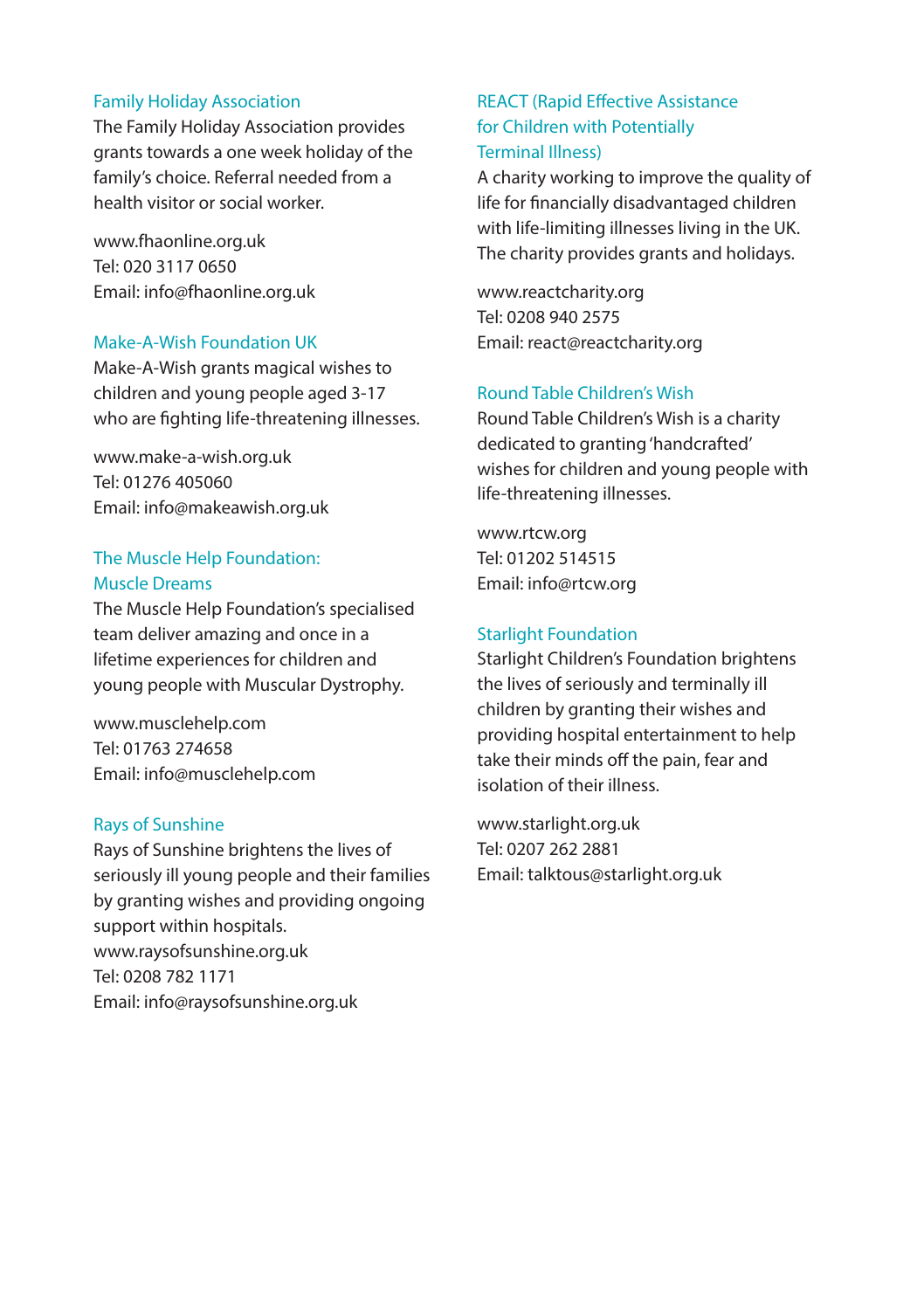### Promise Dreams

Promise Dreams helps to make dreams come true for seriously and terminally ill children aged 0-18, and their families, across the UK, this might include family holidays, specialist equipment or meeting favourite celebrities.

www.promisedreams.co.uk Tel: 01902 212451 Email: info@promisedreams.co.uk

## When You Wish Upon a Star

A national organisation set up to grant wishes for seriously ill children between the ages of 2 and 16.

www.whenyouwishuponastar.org.uk Tel: 0115 979 1720 Email: head.office@whenyouwish.org.uk

#### Willow Foundation

The Willow Foundation provides special days for 16-40 year olds. Special days aim to provide young adults living with life-threatening conditions with a chance to escape the pressures of their daily routine and share quality time with family and/or friends.

www.willowfoundation.org.uk Tel: 01707 259777 Email: info@willowfoundation.org.uk